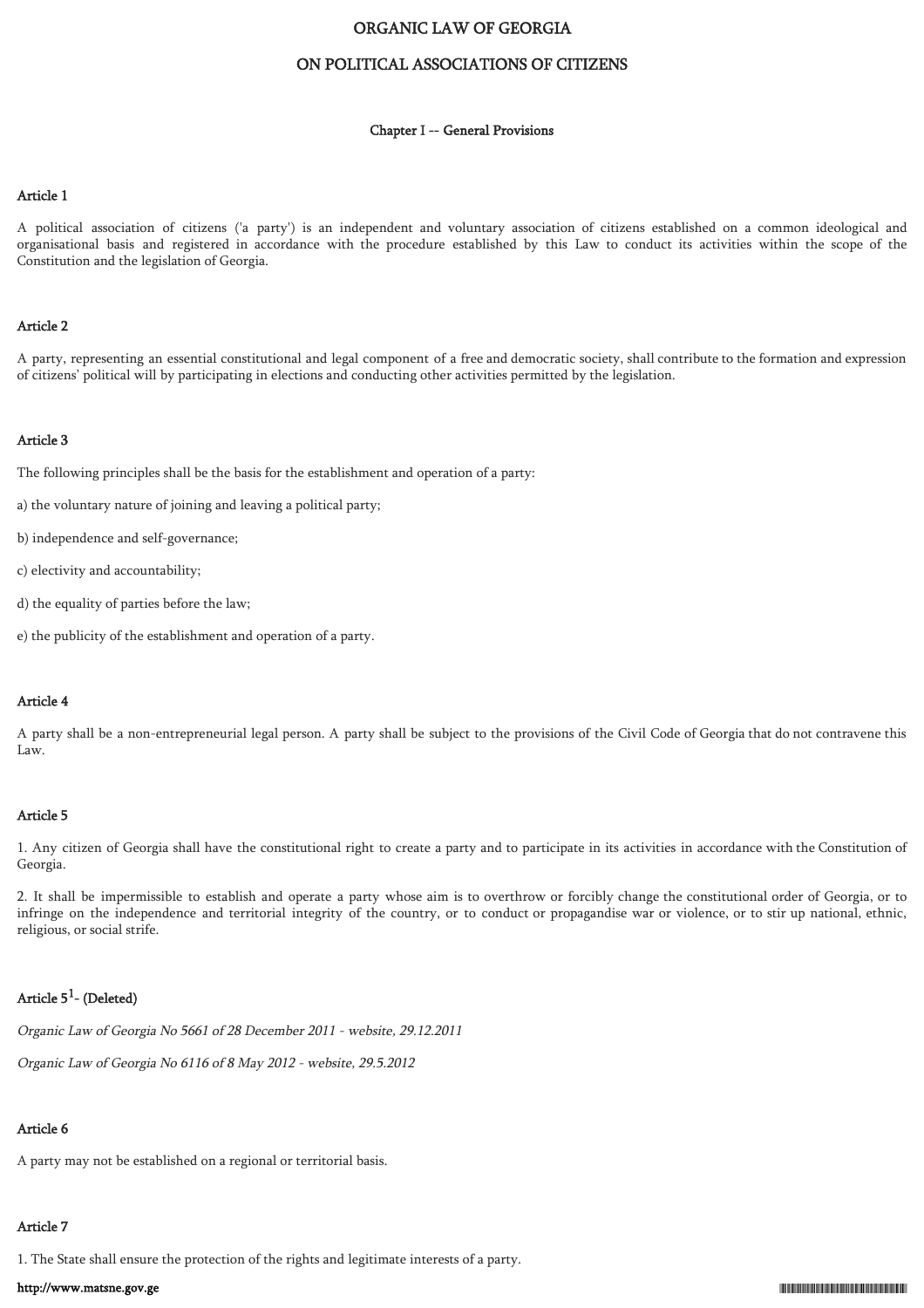2. Public authorities and officials may not interfere with a party's activities, except for the cases provided for by law.

# Article 7<sup>1</sup>

A declared intention to stand for elections is a situation where a specific person's desire to stand for elections is evident. Such declaration shall be made publicly and be directed towards the formation of public opinion.

Organic Law of Georgia No 900 of 29 July 2013 – web-site, 20.8.2013

## Chapter II -

## Establishment of a party and the organisation of its activities

## Article 8

Any citizen of Georgia with electoral rights may establish a party and participate in its activities.

## Article 9

A citizen of Georgia may belong to only one party.

## Article 10

The party membership of a citizen shall be terminated if he/she is enlisted in the military forces of Georgia, in the internal affairs agencies or the State Security Service of Georgia, or is appointed as an officer with special authority at the Ministry of Finance of Georgia, or is appointed as an officer at the Special Penitentiary Service of the Ministry of Corrections of Georgia or is appointed to the position of a judge or prosecutor, as well as in other cases determined by the legislation of Georgia.

Organic Law of Georgia No 1136 of 22 March 2005 – LHG I, No 13, 12.4.2005, Article 75

Organic Law of Georgia No 4272 of 29 December 2006 - LHG I, No 51, 31.12.2006, Art. 43

Organic Law of Georgia No 3561 of 1 May 2015 - website, 18.5.2015

Organic Law of Georgia No 3972 of 8 July 2015 – web-site, 15.7.2015

## Article 11

Membership of a party may not be restricted by reason of race, colour, language, sex, religion, or national, ethic or social belonging, origin, property or birth status, or place of residence.

## Article 12

1. For the purpose of establishing a party, a group of at least 300 persons shall convene the founding convention (conference, congress, assembly, etc.) of the party without obtaining any prior permission.

2. The founding convention shall adopt the statute of a party.

3. A founding convention shall be attended by a notary, who shall certify the minutes of the founding convention.

## Article 13

1. The statute of a party shall include:

a) the party name and its abbreviation, if any;

b) the legal address;

c) the purpose (objectives) of the party and the methods for achieving it (them);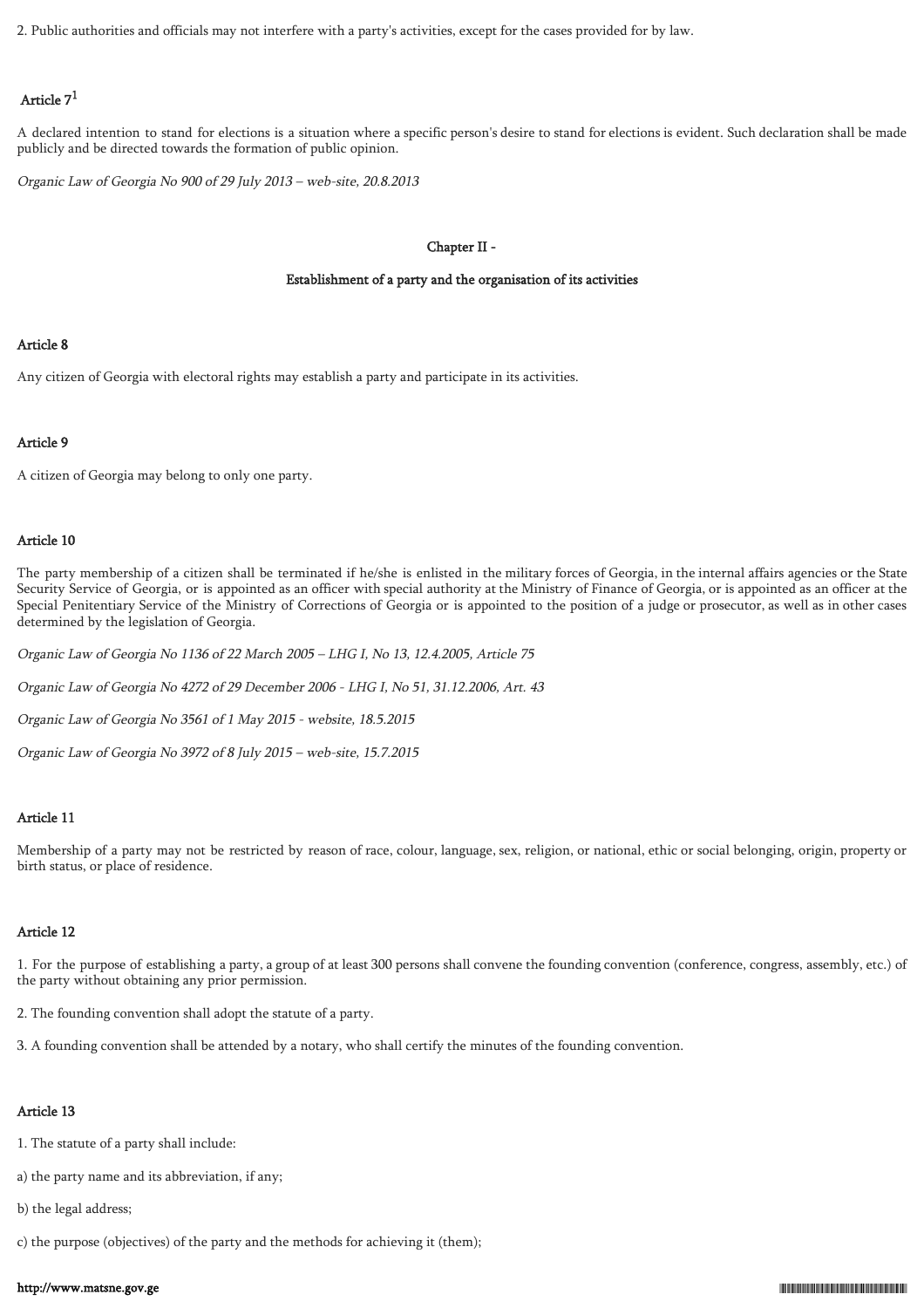d) the conditions and procedure for the admission and dismissal of party members;

e) the rights and obligations of members;

f) the organisational structure;

g) the procedure for establishing its managing, executive and monitoring bodies, as well as the scope of their authority and the term of their office;

h) the list of officials with general or special representative authority and the scope of such authority;

i) the sources of the formation of the property and the procedure for using such property;

j) the procedure and conditions for making amendments and additions to the statute;

k) the grounds for the termination of its activities (the reorganisation and self-dissolution procedures);

l) the description of the symbols, if any.

2. The statute may also include other provisions that refer to the party's activities and are not contrary to legislation in force.

## Article 14

1. The name of a party, its abbreviation and symbols may not be the same as the name, abbreviation and symbols of an already registered or dissolved party if less than 4 years have elapsed since the dissolution of that party.

2. The name of a party, its abbreviation and symbols may not be used without the consent of the party.

# Article 15

1. The competent bodies defined by the statute of a party shall independently make decisions on granting party membership in accordance with the procedure established by the statute. No justification shall be required for the refusal to grant party membership.

2. Any member of a party shall be free to leave the party.

3. The scope of application of disciplinary measures against party members, and the grounds justifying such measures and the bodies of the party authorised to make decisions on the imposition of such measures, shall be defined by the statute of the party.

4. A decision on the expulsion of a member from a party shall be made by the body authorised under the statute in cases determined by the statute. The decision shall be justified in writing. It may be appealed to a superior body of the party.

## Article 16

1. The governing, executive and monitoring bodies of a party shall be the following: the general meeting of a party (congress, assembly, conference, etc.), the board (council, assembly (darbazi), secretariat, committee, etc.), the auditing commission (supervisory commission, monitoring commission, etc.).

2. The statute may also provide for the establishment of other bodies of the party and the introduction of new leadership positions.

# Article 17

1. The governing body of a political party is the general meeting of a party which shall be the supreme representative body of a party. It shall be convened at intervals established by the statute, but at least once every 4 years.

2. Any member of a party may participate in the general meeting, except where otherwise provided for in the statute. A statute may provide for the participation in a general meeting of representatives elected by groups of party members. The maximum number of such representatives shall be established under the statute or by a decision of the board, in such a way that at least 200 representatives are elected.

3. The general meeting shall be deemed duly constituted if more than half of the members or representatives of the party are present. The statute may provide for a higher quorum.

4. The general meeting shall make decisions by a majority vote of the members present and voting, unless otherwise provided for in the statute.

5. The general meeting shall have exclusive competence in the following: adopting the party statute, making amendments and additions to the statute, electing the decision-making, governing, and monitoring bodies of the party, deciding issues related to the reorganisation and dissolution of the party, as well as other issues under this Law.

## Article 18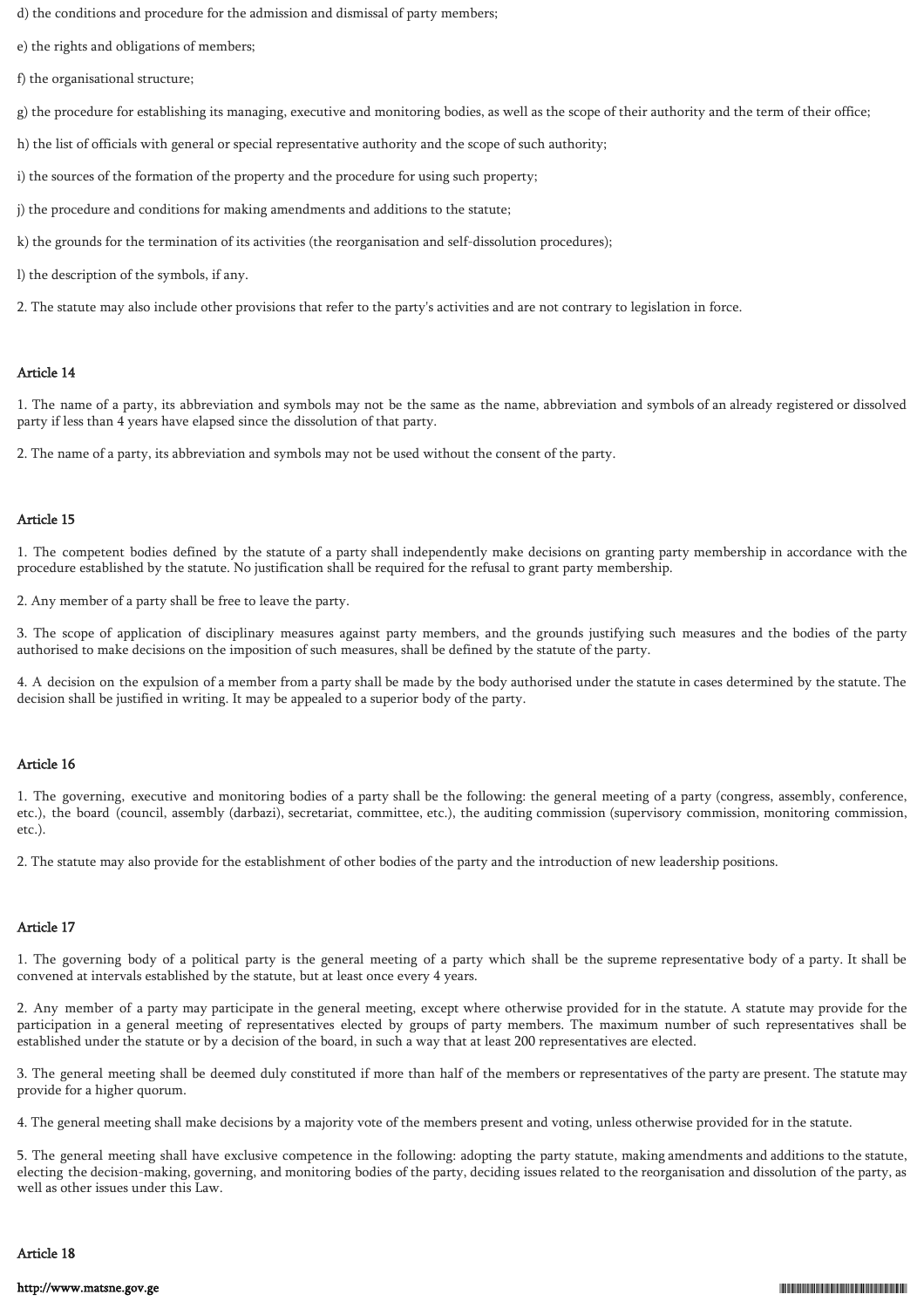1. The executive body of a party, called the board, shall be composed of at least 3 members elected by the general meeting for a term set by the statute.

2. The board meeting shall be deemed duly constituted if it is attended by more than half of the members of the board. The statute may provide for a higher quorum.

3. The board shall make decisions by a majority vote of the members present and voting. The statute may determine that certain issues be decided by a qualified majority.

### Article 19

1. The audit body of a party, the auditing commission, shall be composed of at least 3 members elected by the general meeting for a term set by the statute.

2. The audit commission shall be deemed duly constituted if it is attended by more than half of the commission members. The statute may provide for a higher quorum.

3. The auditing commission shall make decisions by a majority vote of the members present and voting. The statute may determine that certain issues be decided by a qualified majority.

4. The auditing commission shall have exclusive competence to audit the financial and accounting documents of the party. The statute may assign other monitoring functions to the commission.

# Article 20

The procedure for convening the general meeting, and for electing the board and the auditing commission, as well as for determining the scope of their competence, shall be laid down in the party statute in accordance with the requirements of this Law.

## Article 21

1. A party may establish structural units (branches, representative offices, youth organisations, etc.) without the capacity of a legal person.

2. The by-laws of a unit shall be approved by the board of the party, unless otherwise provided for in the party statute.

3. If a unit conducts its activities across the entire territory of Georgia, the board of the party (the party leader) shall, within one month, submit the bylaws of the unit and the notarially certified specimen signature(s) of the authorised representative(s) of the party to the National Agency of Public Registry, a legal entity under public law (LEPL) under the Ministry of Justice of Georgia ('the National Agency of Public Registry').

4. If a unit conducts its activities within the territory of a specific administrative unit of Georgia, the board of the party shall, within one month, submit the the by-laws of the unit, the statute of the party and the notarially certified specimen signature(s) of the authorised representative(s) of the party to the relevant self-government body.

Organic Law of Georgia No 4817 of 25 May 2007 - LHG I, No 19, 1.6.2007, Art. 164

Organic Law of Georgia No 6116 of 8 May 2012 - website, 29.5.2012

# Article 22

1. A political party shall be registered with the National Agency of Public Registry. The registration of a party shall include the tax registration.

1<sup>1</sup>. The Registry of Political Associations of Citizens (Parties) is a systematic collection of data on political associations of citizens (parties).

1.<sup>2</sup> The form of the Registry of Political Association of Citizens (Parties) and the rules for its maintenance shall be established by an order of the Minister of Justice of Georgia.

2. The following documents shall be submitted to the National Agency of Public Service within one week after the founding convention has been completed:

a) an application on the registration of the party, along with the signature(s) of the party leader(s);

b) the minutes of the founding convention certified by a notary;

c) a list of at least 1,000 party members, including their names, surnames, dates of birth, identification card numbers, residential and work addresses and telephone numbers and their signatures;

d) the statute of the party;

e) a certificate confirming the business address and the telephone number of the party;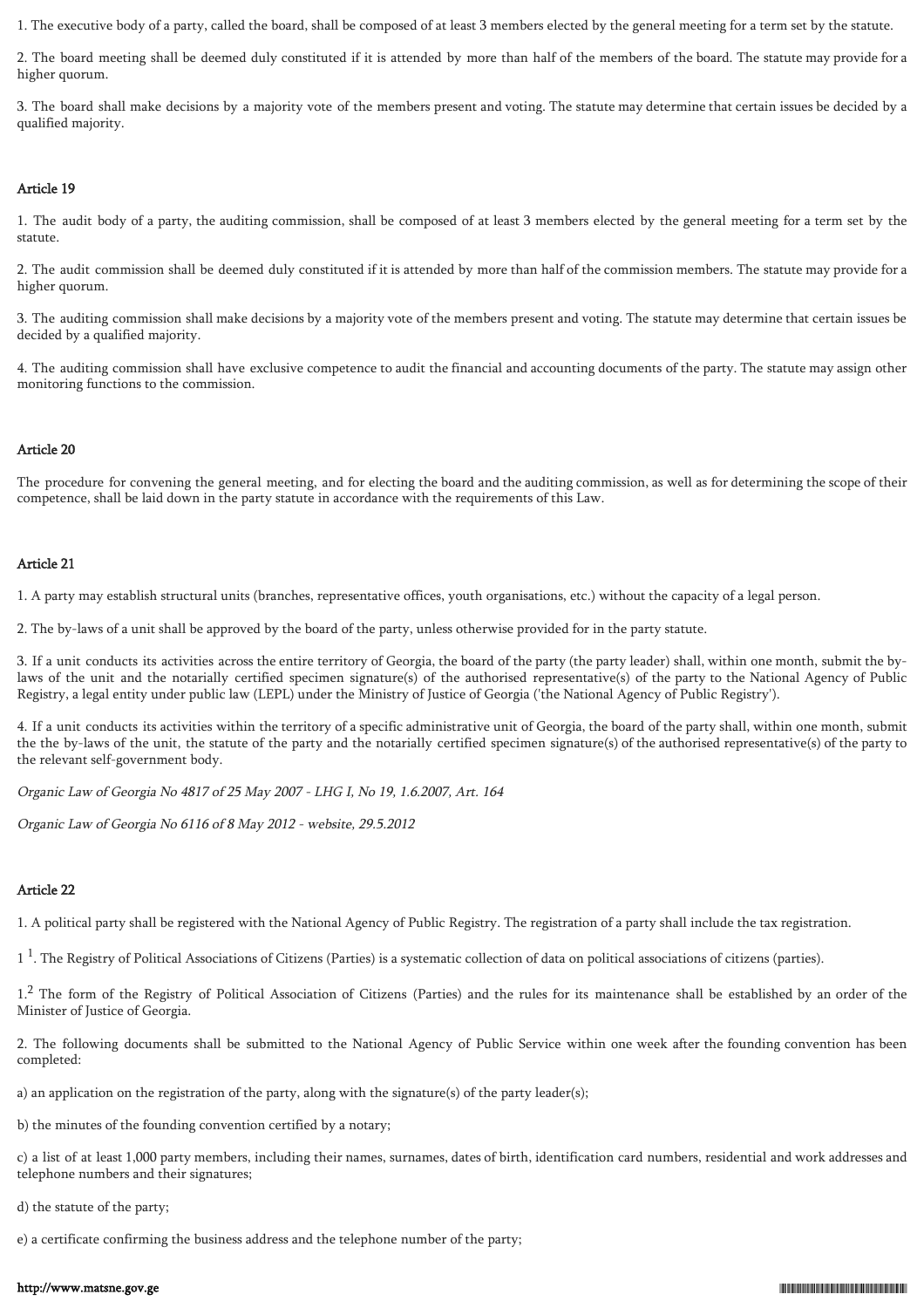f) a notarially-certified specimen signature(s) of a person() authorised to represent the party;

g) sketches of the party seal, emblem and other symbols, if any.

3. For the purpose of registering changes in the details set out in paragraph  $2(e)$ -(g) of this article, a document(s) specified in the same paragraph and containing the updated information on the relevant fact shall be submitted to the National Agency of Public Registry.

Organic Law of Georgia No 6116 of 8 May 2012 - website, 29.5.2012

Organic Law of Georgia No 5037 of 27 April 2016 - website, 13.5.2016

Organic Law of Georgia No 5143 of 27 May 2016 - website, 04.06.2016

## Article 23

1. The National Agency of Public Registry shall verify the submitted documents and decide the issue of the party's registration within one month after the submission of the given documents.

2. After having reviewed the submitted documents, the registration body shall make one of the following decisions:

a) to register the party;

b) to refuse registration.

3. In the case of the registration of a party, the registration body shall issue a registration certificate within 7 days after the relevant decision has been made.

4. A party may be denied registration if its statute or other documents submitted for registration do not comply with the Constitution of Georgia or the requirements of this Law.

5. If a party's registration is denied, the registration body shall, within 7 days after the relevant decision has been made, notify the applicant in writing about the refusal to register and provide valid reasons for the refusal.

6. A party may, within one month, appeal a decision to refuse registration to a court.

7. If the grounds for the refusal to register a party have been eliminated, the applicant may resubmit documents for registration.

8. If a party has not been registered within the time limit prescribed under this article and the applicant has not been notified about the refusal to register, and if the documents submitted by the party comply with the requirements of this Law, the party shall be deemed to be registered and the National Agency of Public Registry shall issue a registration certificate within the following 7 days.

Organic Law of Georgia No 6116 of 8 May 2012 - website, 29.5.2012

## Article 24

1. A party shall, within 10 days, notify the National Agency of Public Registry of any amendments made to the statute of the party and/or to the data specified in Article 22 (e)-(g) of this Law that are subject to registration with the Registry of Political Associations of Citizens (Parties) and submit the relevant document(s) to the National Agency of Public Registry.

2. The grounds for registering changes shall be a decision duly adopted by the general meeting of the party unless otherwise provided for in this Law, the legislation of Georgia or the statute of the party. A general meeting held for the above purpose shall be attended by a notary, who shall certify the minutes of the general meeting. A notary need not attend the part of the general meeting that is not directly related to making decisions on issues subject to notary attestation under this paragraph; the given fact shall be indicated in the minutes of the general meeting certified by the notary.

3. Changes shall be registered in accordance with Article 23 of this Law and within the established period of time.

4. A decision made on the basis of the changes made to the statute and/or to the data specified in Article 22 (e)-(g) of this Law, which are subject to registration with the Registry of Political Associations of Citizens, shall be valid only after the registration of the given changes.

Organic Law of Georgia No 6116 of 8 May 2012 - website, 29.5.2012

Organic Law of Georgia No 5143 of 27 May 2016 - website, 04.06.2016

## Chapter III -

## Property and Finances of Parties; Monitoring the Financial Activities of Parties

Organic Law of Georgia No 5661 of 28 December 2011 - website, 29.12.2011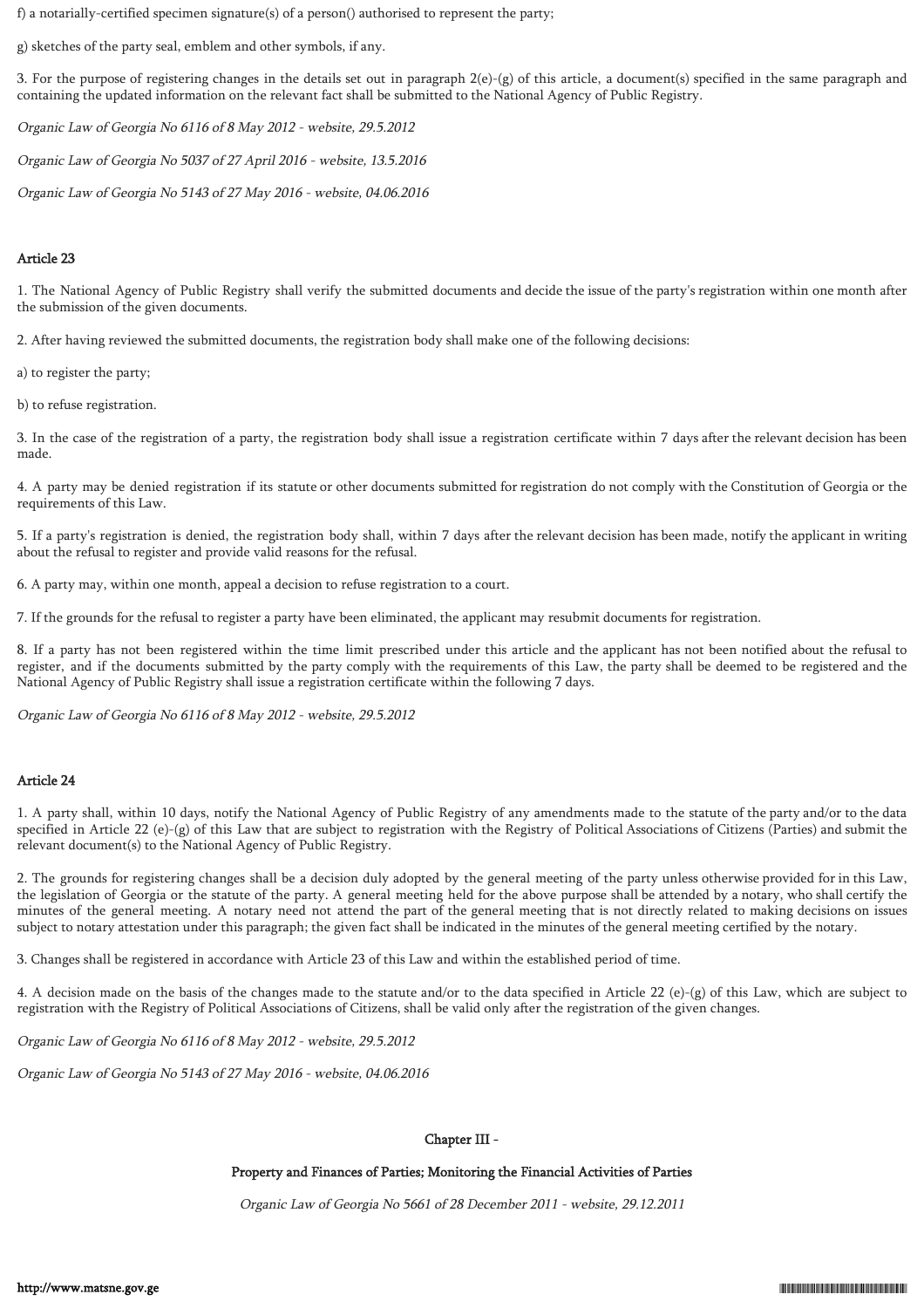## Article 25

1. The property of a party shall be formed from:

a) membership fees;

b) donations;

c) sums allocated by the State in cases established by law;

d) the annual income generated from designing and distributing symbols, organising lectures, exhibitions and other public activities, as well as from publishing and other activities pursued according to statutory objectives; such income may not exceed twice the amount of the basic minimum funding.

2. The following shall be considered to be a donation:

a) monetary funds deposited with the party's bank account by a citizen of Georgia;

b) monetary funds deposited with the party's bank account by a legal person who is registered in the territory of Georgia and whose partners and final beneficiaries are exclusively citizens of Georgia;

c) tangible or intangible assets (including low interest loans) and services (except for voluntary work performed by volunteers) received by a party from a natural or legal person free of charge, at discounted prices or on concessional terms.

3. The rules established for donations shall also apply to monetary funds contributed to support a party or a person specified in Article  $26<sup>1</sup>$  of this Law, to tangible or intangible assets or services provided free of charge or at discounted prices or on concessional terms (except for voluntary work carried out by volunteers) whether or not the beneficiary of the given monetary funds can be identified.

4. The rules established under this Law for donations shall also apply to monetary expenses incurred for calling on persons to refrain from supporting a party or a person specified in Article  $26<sup>1</sup>$  of this Law, and to tangible or intangible assets or services provided free of charge or at discounted prices or on concessional terms for this purpose (except for voluntary work carried out by volunteers), whether or not the beneficiary of the given monetary funds can be identified.

5. A party may take a loan only from commercial banks operating in Georgia, which shall not exceed GEL 1 million in total over a calendar year.

Organic Law of Georgia No 4918 of 8 June 2007 - LHG I, No 22, 19.6.2007, Art. 186

Organic Law of Georgia No 5661 of 28 December 2011 - website, 29.12.2011

Organic Law of Georgia No 6116 of 8 May 2012 - website, 29.5.2012

Law of Georgia No 900 of 29 July 2013 – web-site, 20.8.2013

# Article 25<sup>1</sup>

1. The total amount of expenses incurred by a party or electoral subject during the year may not exceed 0.1% of the gross domestic product of Georgia of the previous year. The given amount shall include expenses incurred by the party or electoral subject and by other persons for the benefit of the party or electoral subject, and which have been determined by the State Audit Office and which have been notified to the party or electoral subject concerned.

1.<sup>1</sup>. The maximum amount of the annual election expenses of an independent majoritarian candidate shall be determined by the following procedure: the maximum amount of election campaign expenses of a party (0.2% of the gross domestic product of Georgia of the previous year) must be divided by the total number of voters in the country and the given number shall be multiplied by the number of voters registered at the relevant polling district.

2. (Deleted- 8.5.2012, No 6116).

3. The expenses incurred for purchasing expert and consulting services for a party may not exceed 10% of the maximum limit set out in paragraph 1 of this article.

4. A party may, in connection with holiday celebrations, distribute inexpensive gifts, the total value of which shall not exceed GEL 5,000.

5. The total amount of expenses incurred by the parties of an electoral bloc or of the expenses incurred for their support may not exceed the maximum limit set out in paragraph 1 of this article.

6. (Deleted - 29.7.2013, No 900).

Organic Law of Georgia No 5661 of 28 December 2011 - website, 29.12.2011

Organic Law of Georgia No 6116 of 8 May 2012 - website, 29.5.2012

Organic Law of Georgia No 6551 of 22 June 2012 - website, 29.6.2012

Law of Georgia No 900 of 29 July 2013 – web-site, 20.8.2013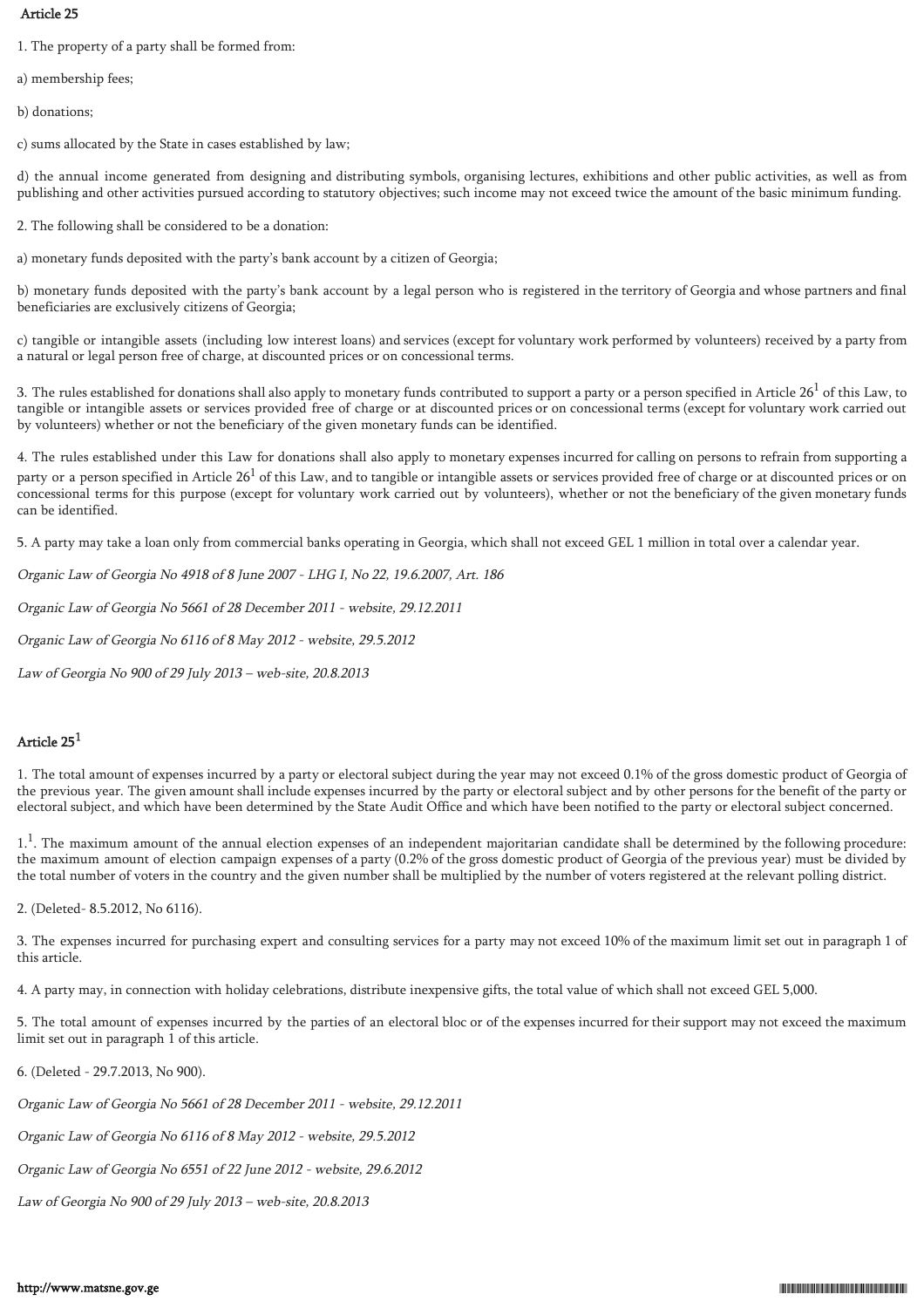# Article 25<sup>2</sup>

1. A party may not, directly on indirectly, with the assistance of a party candidate, representative or any other person, transfer funds, gifts and other tangible or intangible assets to a citizen of Georgia (except for inexpensive, election campaign accessories such as T-shirts, caps, hats, flags and other similar things), or sell or deliver goods or services at a discount or on concessional terms, or procure goods or services at a higher price than their market price, or supply or distribute goods or services free of charge (except as provided for in this Law), or solicit citizens of Georgia by supplying or promising monetary funds, securities, or tangible or intangible assets or services (including entering into fictitious labour or other relations).

2. Moreover, no person may carry out the actions specified in paragraph 1 of this article in favour of or against any party.

3. The prohibition relating to a promise referred to in paragraph 1 of this article shall not apply to political and election promises made with respect to the future allocation of budgetary funds and the implementation of state policy.

Organic Law of Georgia No 6116 of 8 May 2012 - website, 29.5.2012

## Article 26

1. Donations may not be accepted from:

a) natural and legal persons of foreign countries, international organisations and movements, except for the organisation of lectures, workshops and other related public activities;

a  $^{1}$ ) deleted - 29.7.2013, No 900);

b) state bodies, state organisations, legal persons under public law, state-owned enterprises, except for the cases set out in this Law;

c) non-entrepreneurial (non-commercial) legal persons and religious organisations, except for the organisation of lectures, workshops and other related public activities;

d) stateless persons;

e) anonymous persons.

2. A person shall indicate his/her full name and personal number when making a donation.

3. Monetary funds contributed without indicating the data specified in paragraph 2 of this article shall be considered as anonymous donations. Anonymous donations shall be immediately transferred to the state budget of Georgia by the official responsible for the financial activities of the political association.

4. The requirements of paragraphs 2 and 3 of this article shall not apply to donations received from public activities. The amount of donations from public activities shall not exceed GEL 30,000 per year.

5. An official responsible for the party's financial activities shall transfer the donations from public activities to the party's account within 7 days.

6. Information on the donations received by a party, including the information containing the data specified in paragraph 2 of this article, and the information on the registration place of the donor, shall be publicly available. The State Audit Office shall ensure access to the given information in accordance with the procedure established by the legislation of Georgia. The State Audit Office shall, on a monthly basis, make the information on the donations received by a party available to the public by publishing the relevant data on the web-site.

Organic Law of Georgia No 2260 of 16 December 2005 - LHG I, No 55, 27.12.2005, Art. 362

Organic Law of Georgia No 4918 of 8 June 2007 - LHG I, No 22, 19.6.2007, Art. 186

Organic Law of Georgia No 5661 of 28 December 2011 - website, 29.12.2011

Organic Law of Georgia No 6116 of 8 May 2012 - website, 29.5.2012

Organic Law of Georgia No 6551 of 22 June 2012 - website, 29.6.2012

Law of Georgia No 900 of 29 July 2013 – web-site, 20.8.2013

# Article 26<sup>1</sup>

1. The restrictions determined under this Chapter with respect to a party shall also apply to persons who have declared an intention to stand for elections and who use relevant financial and other tangible resources to achieve this intention.

2. If a person is held liable for a repeated violation of the rules for making donations envisaged under this Law or of regulatory norms related to vote buying, the person shall be subject to the financial transparency procedure established under this Chapter.

3. A natural person who has declared an intention to stand for election and who, for the fulfilment of this intention, incurs expenses, shall create a special fund. Such person shall be subject to the same restrictions as apply to an independent candidate under the Organic Law of Georgia on the Election Code of Georgia.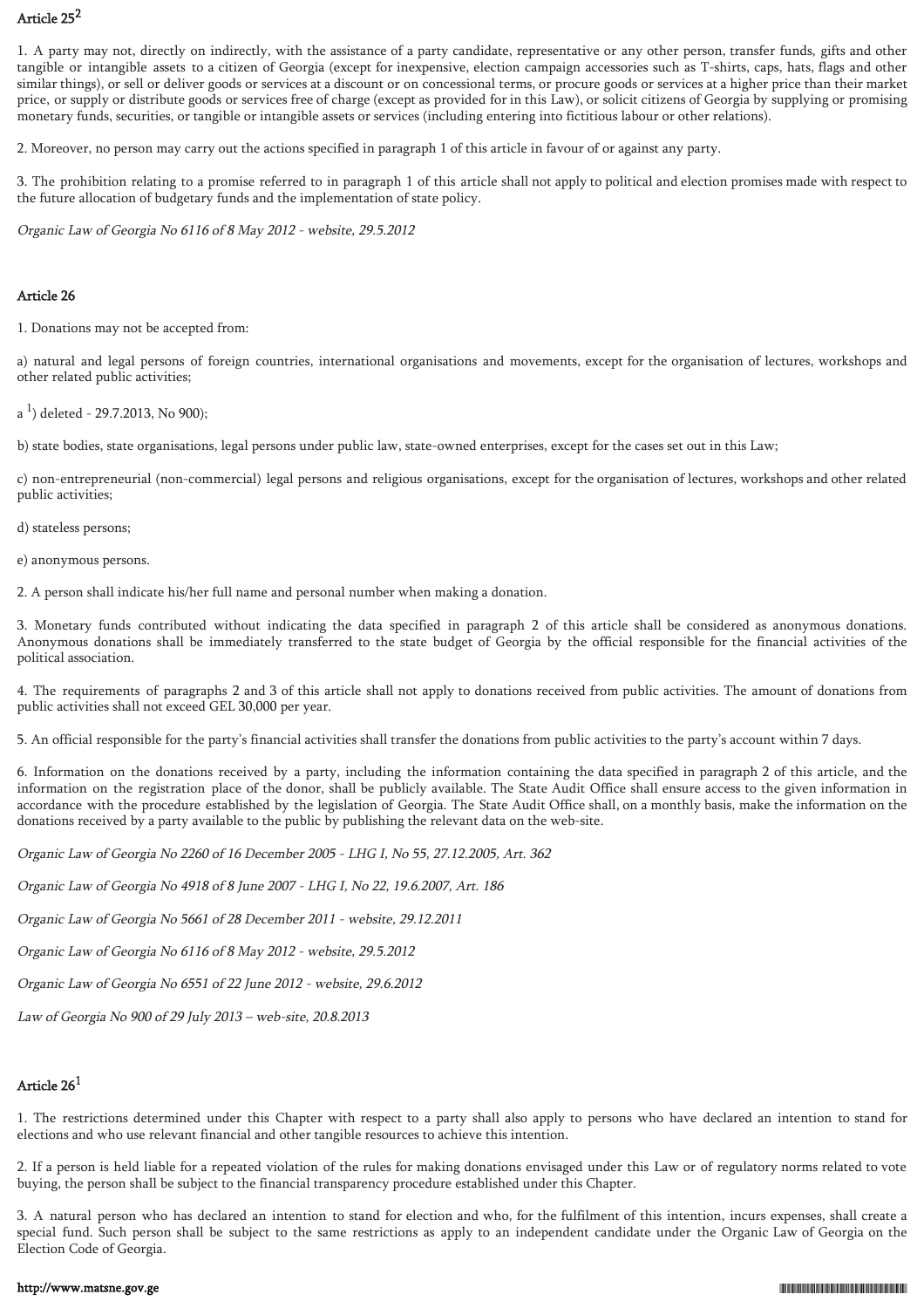4. The purpose of the restrictions is to regulate the income and expenditure related to the electoral goals of a party and of a person who has declared an intention to stand for elections and ensure the transparency of such income and expenditure. Persons specified in this article shall be subject to restrictions only with respect to activities related to the use of financial or other tangible or intangible resources for achieving their electoral goals. The restriction shall not apply to economic/entrepreneurial activities, property rights, and other private legal rights and freedoms, unless they are related to electoral goals and/or are conducted to bypass the restrictions under the legislation of Georgia.

5. The restrictions under this Law shall not apply to international organisations and those legal persons whose aim is to promote the institutional development of parties, and whose activities are not related to supporting or refraining from supporting any political force.

6. The restrictions determined under this Law may not be applied against the freedom of expression, and/or civic engagement and/or pre-election propaganda.

7. The restrictions under this article shall be lifted on the day of summarising election results.

8. If the circumstances specified in this article no longer exist, the State Audit Office shall, on its own initiative or on the basis of an application by a person who is subject to the restrictions under this article, review the issue of cancelling the restrictions by means of a summary administrative procedure.

Organic Law of Georgia No 5661 of 28 December 2011 - website, 29.12.2011

Organic Law of Georgia No 6116 of 8 May 2012 - website, 29.5.2012

Organic Law of Georgia No 6551 of 22 June 2012 - website, 29.6.2012

Law of Georgia No 900 of 29 July 2013 – web-site, 20.8.2013

## Article 27

1. The total amount of donations received by a party from each citizen may not exceed GEL 60,000 per year and the total amount of donations received from each legal person may not exceed GEL 120,000 per year. The annual amount of the membership fees paid by each member of a party may not exceed GEL 1,200.

2. A donor may not be a legal person 15% of whose actual annual revenue for the previous calendar year, or for the election year up to election day, has been received from simplified state procurements conducted for the benefit of such legal person or for the benefit of an enterprise established with the participation of such legal person.

3. A citizen or a legal person may donate sums to several parties during a year, but the total amount of such donations may not exceed the maximum limits set for them under this Law. In addition, the total amount of donations made to parties by a single beneficiary through different legal persons may not exceed the established maximum amount of donations made to a party by a legal person.

4. The restriction under paragraph 1 of this article applies to any types of donations, including services rendered for the party's goals and on behalf of the party.

5. Membership fees of a party, as well as donations made by citizens in the form of monetary funds, shall be received only by bank transfer. Donations may be transferred only from the account of a person making the donation or paying a membership fee, which is held with a commercial bank licensed in Georgia.

6. Donations made through a third person shall be transferred to the state budget of Georgia and the offender shall be held liable under the legislation of Georgia.

7. (Deleted - 29.7.2013, No 900).

Organic Law of Georgia No 2260 of 16 December 2005 - LHG I, No 55, 27.12.2005, Art. 362

Organic Law of Georgia No 4918 of 8 June 2007 - LHG I, No 22, 19.6.2007, Art. 186

Organic Law of Georgia No 5661 of 28 December 2011 - website, 29.12.2011

Organic Law of Georgia No 6116 of 8 May 2012 - website, 29.5.2012

Organic Law of Georgia No 6551 of 22 June 2012 - website, 29.6.2012

Law of Georgia No 900 of 29 July 2013 – web-site, 20.8.2013

# Article 27<sup>1</sup>

1. A party shall submit information on receiving donations or membership fees to the State Audit Office within 5 days after the given sum has been received.

2. If the requirements of this Law are violated by receiving a donation or membership fees, the party shall return the sum to the donor or payer of the membership fee within 5 working days after the given sum has been credited to the bank account of the party. If this obligation is not fulfilled, the given sum shall be transferred to the state budget. If a party was not aware or could not have been aware of the illegality of the donation, the obligation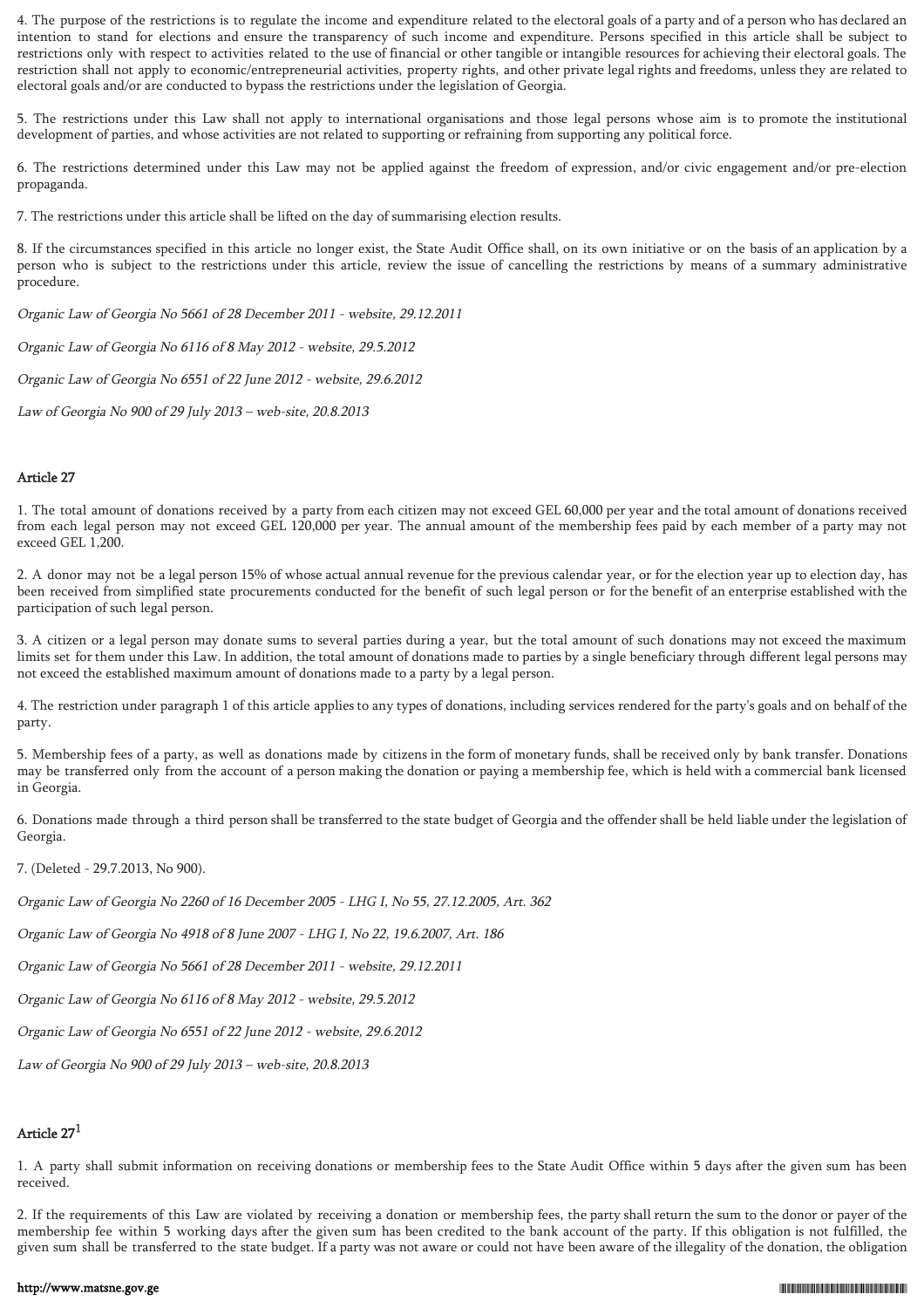to return the given sum shall arise from the moment when the relevant request is made by the State Audit Office.

3. If an authorised official of a party fails to perform the relevant obligation, he/she shall be held liable under the legislation of Georgia.

Organic Law of Georgia No 5661 of 28 December 2011 - website, 29.12.2011

Organic Law of Georgia No 6116 of 8 May 2012 - website, 29.5.2012

Organic Law of Georgia No 6551 of 22 June 2012 - website, 29.6.2012

# Article 28 (Deleted)

Organic Law of Georgia No 5661 of 28 December 2011 - website, 29.12.2011

Organic Law of Georgia No 6116 of 8 May 2012 - website, 29.5.2012

# Article 29

State financing of the election campaigns of parties shall be regulated on the basis of the electoral legislation of Georgia.

# Article 29<sup>1</sup>

1. Funds shall be allocated annually from the state budget to provide financial support to parties in their activities and to promote the creation of sound and competitive political system.

2. Parties and non-governmental organisations shall be financed with the funds allocated under paragraph 1 of this article in the following ways:

a) transferring funds directly from the state budget to political parties;

b) distributing funds among parties and non-governmental organisations from the relevant funds in accordance with this Law.

Organic Law of Georgia No 963 of 30 December 2008 - LHG I, No 41, 30.12.2008, Art. 296

# Article 30

1. Funds directly allocated to parties from the state budget shall be transferred to them in accordance with the procedure set out this article.

2. The funds allocated for a direct transfer to a party shall be received by a party which is registered with the Georgian Central Election Commission and which has participated in elections independently or as part of an electoral bloc, provided that the party or the relevant electoral bloc has obtained 3%, or more than 3%, of the votes in recent parliamentary or local self-government elections (the given number of votes is calculated based on the number of votes cast in the elections held under a proportional system in the entire territory of Georgia).

3. The amount of the budgetary funding allocated under this article shall be composed of the basic funding, and bonuses for each member of parliament elected under a proportional electoral system, and a component corresponding to the number of votes received by a party.

4. The budget funding to be received by a party shall be calculated in accordance with the following formula:

 $Z=B+(M*600*12)+(L*100*12)+(V*1,5)+(W*1)+(H),$ 

Where Z means the amount of budgetary funding to be received by a party; B - the amount of basic funding; M - the number of Members of Parliament equal to 30 or up to 30 elected under a proportional system; L - the number of Members of Parliament above 30 elected under a proportional system; V the number of votes received from up to 200,000 voters; W - the number of the votes received from more than 200,000 voters; H - a party that has been registered with the Georgian Central Election Commission for the purpose of participating in the recent parliamentary elections and whose members have been elected to the Parliament of Georgia, provided that the given party creates a parliamentary faction. For the purposes of the given formula H=GEL 300,000.

5. The minimum amount of the annual basic funding shall be GEL 300,000.

6. If a party or an electoral bloc participating in elections independently has received 6% or more of the votes cast in the recent parliamentary or local self-government elections, its basic funding shall be doubled.

7. For the purposes of the formula specified in this article, M and L shall be equal to zero if the term of office of the Member of Parliament elected under a proportional system has been terminated in accordance with the legislation of Georgia. M and L shall also change (decrease or increase) by the respective amount if, within three months after the recognition of authority of the Members of Parliament elected under a proportional electoral system, a Member of Parliament leaves the party or joins another party that receives budgetary funding under this Law.

 $7<sup>1</sup>$ . A party receiving funding under this article shall receive a bonus of 30% of the basic funding if, in the election list presented by this party or by the relevant electoral bloc (in the case of local self-government elections, in all party lists) at the elections based on the results of which they received funding, at least 30% of female candidates are included in the first, second and every subsequent 10 candidates.

8. For the purposes of the formula specified in this article, the results of the recent parliamentary or local self-government general elections shall be used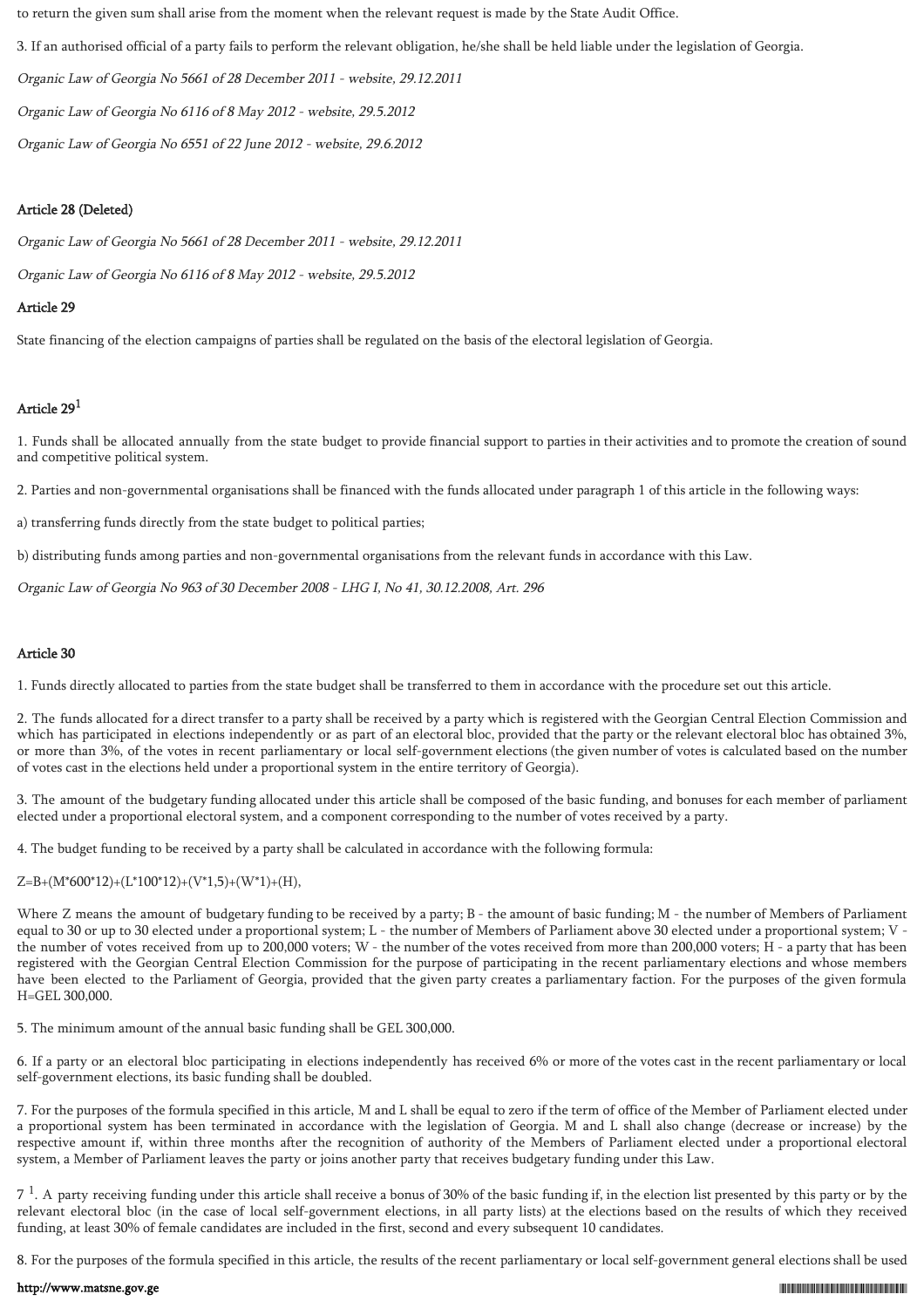at the discretion of the party and under the conditions set out in this article.

9. If for the purposes of this article the results of an electoral bloc in the respective elections are used, the number of the received votes shall be divided by the number of parties in the given electoral bloc.

10. The basic funding shall be equally distributed among the parties in the electoral bloc.

11. A party shall receive budgetary funding only on the basis of prior written consent, which shall be submitted to the State Audit Office annually, not later than 25 November. If a party fails to submit, within the specified time limit written consent to receive budgetary funding for the following year, the State Audit Office shall notify the party in writing about this fact on the second day after the expiration of this time limit. The party shall have the right to submit the relevant consent within 3 days after receiving written notice from the State Audit Office. If a party fails again to submit the relevant consent within the period established by the State Audit Office, it shall forfeit the right to receive the budgetary funding for the following year and shall be notified in writing about this by the State Audit Office. The State Audit Service shall transfer the above funding back to the state budget within 5 days after the party forfeits the right to funding.

12. In order to provide financial support to the election campaigns of political parties during the year of general parliamentary and local self-government elections, additional funding shall be allocated from the state budget of Georgia to cover TV advertising costs. This funding may be used for TV advertising only, from the date when the respective general elections are called up to election day, and in the case of a repeat vote, a second round of elections or re-run elections, before the day of the respective voting. The funding under this paragraph shall be received only by parties that have become eligible for funding according to the results of the recent general elections. The amount of funding allocated to a party under this paragraph shall be calculated by multiplying the number of votes obtained by the relevant electoral subject in the recent general elections by three and dividing it by the number of political parties within the electoral subject. In addition, the amount of funding allocated to a party and electoral bloc (despite the number of parties in the bloc) participating independently in the elections may not exceed GEL 600,000. At least 15% of the funding allocated to an electoral subject shall be used for pre-election advertising with at least 7 broadcasters, which do not represent national broadcasters.

Organic Law of Georgia No 2260 of 16 December 2005 - LHG I, No 55, 27.12.2005, Art. 362

Organic Law of Georgia No 4918 of 8 June 2007 - LHG I, No 22, 19.6.2007, Art. 186

Organic Law of Georgia No 230 of 15 July 2008 - LHG I, No 17, 28.7.2008, Art. 119

Organic Law of Georgia No 963 of 30 December 2008 - LHG I, No 41, 30.12.2008, Art. 296

Organic Law of Georgia No 5661 of 28 December 2011 - website, 29.12.2011

Organic Law of Georgia No 6116 of 8 May 2012 - website, 29.5.2012

Organic Law of Georgia No 6551 of 22 June 2012 - website, 29.6.2012

Law of Georgia No 900 of 29 July 2013 – web-site, 20.8.2013

Organic Law of Georgia No 923 of 7 August 2013 – web-site, 20.8.2013

Organic Law of Georgia No 2095 of 7 March 2014 - website, 14.3.2014

Organic Law of Georgia No 2097 of 7 March 2014 - website, 14.3.2014

## Article 30<sup>1</sup>

1. In addition to the budgetary funding referred to in Article 30 of this Law, a certain sum shall be transferred from the state budget annually to a fund which is intended to support the development of parties and the non-governmental sector and promote the formation of a sound and competitive political system.

2. Parties and non-governmental organisations shall be financed from the given fund in accordance with the procedure established by this article.

3. The functions of the fund specified in this article shall be performed by the Centre of Electoral Systems Development, Reforms and Training ('the Centre').

4. The amount to be transferred from the state budget to the fund shall be half of the sum to be directly distributed to the parties in accordance with Article 30 of this Law.

5. Funds shall be transferred from the state budget to the fund on a quarterly basis.

6. The fund may receive financing from other sources as well.

7. 50% of the total amount transferred to the fund from the state budget shall be distributed to the parties and the remaining 50%, to non-governmental organisations.

8. The sum allocated from the fund to the parties shall be distributed in proportion to their respective basic funding.

9. The fund shall allocate funds only for the purpose of financing research, educational programmes, conferences, business trips, regional projects and projects aimed at the electoral and civic education of voters.

10. Grants shall be issued to non-governmental organisations only on the basis of projects presented to support the development of parties and the civic education of voters. The amount of money to be transferred to a non-governmental organisation may not exceed 10% of the total sum allocated for the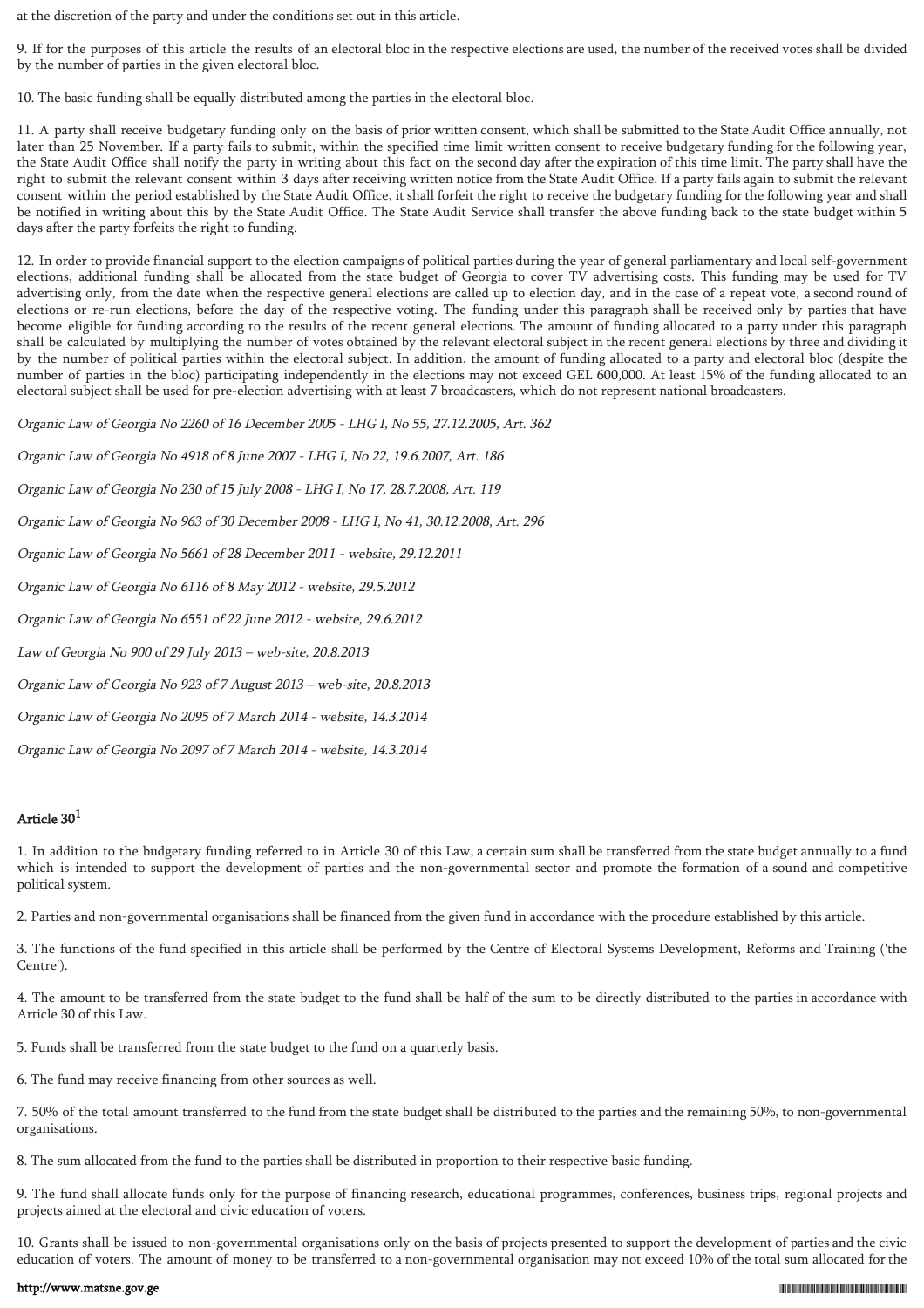non-governmental sector. During the review of projects presented by non-governmental organisations, at least three representatives of international organisations or foreign monetary funds with the relevant experience shall participate in an advisory capacity in the activities of the Centre.

11. Parties shall submit to the fund an annual final report on the use of the granted sum for the intended purpose. If a party fails to submit the report in the prescribed manner or to use the sum for the purposes established by this article, the financing of the party from the fund shall be suspended for a year.

12. Funds that have not been used by parties or the non-governmental sector shall be carried over for allocation in the next year.

Organic Law of Georgia No 963 of 30 December 2008 - LHG I, No 41, 30.12.2008, Art. 296

Organic Law of Georgia No 2476 of 25 December 2009 - LHG I, No 49, 30.12.2009, Art. 368

Organic Law of Georgia No 5661 of 28 December 2011 - website, 29.12.2011

### Article 31

1. The state funding specified in Article 30 of this Law shall be issued after the Georgian Central Election Commission announces the final results of the relevant elections.

2. Budgetary funding shall be transferred to a party's account on a monthly basis, in the amount of 1/12 (one twelfth) of the total budgetary funding of the party.

3. If a party becomes eligible for budgetary funding during the year and at least 6 calendar months are remaining until the end of the year, the party shall be granted the full amount of the budgetary funding for the given year and the sum shall be distributed proportionately over the remaining months. And if less than 6 calendar months are remaining until the end of the year, the party shall be financed only for the remaining months in accordance with the procedure established by paragraphs 1 and 2 of this article.

4. If a party refuses to accept the funds specified in Article 30 of this Law, the funds shall be transferred to the state budget.

5. (Deleted).

6. The expenses under Article 30 (12) of this Law shall be compensated to the relevant broadcaster by the Georgian Central Election Commission on the basis of an agreement entered into between the broadcaster and the electoral subject, within 10 working days after the submission of the agreement to the Georgian Central Election Commission.

Organic Law of Georgia No 2260 of 16 December 2005 - LHG I, No 55, 27.12.2005, Art. 362

Organic Law of Georgia No 230 of 15 July 2008 - LHG I, No 17, 28.7.2008, Art. 119

Organic Law of Georgia No 963 of 30 December 2008 - LHG I, No 41, 30.12.2008, Art. 296

Organic Law of Georgia No 2095 of 7 March 2014 - website, 14.3.2014

## Article 32

1. Before 1 February of each year, parties shall submit to the State Audit Office financial disclosure statements of the previous year along with the auditor's (auditing firm's) report. The copies of the financial disclosure statements along with the copies of the auditor's (auditing firm's) report shall be sent to the local tax authority according to the legal address of the party. The disclosure statement shall include the annual income of the party (including the amounts of membership fees and donations, the identities of citizens who paid membership fees, information on citizens and legal persons who made donations, sums allocated by the state or those received as a result of publications and other activities of the party); it shall also include the expenditure of the party (incurred for elections, for funding various activities, for remuneration, business trips and other expenses), as well as reports on property ownership (the number and type of owned buildings and vehicles, their total value, the amount of funds in their bank accounts).

2. A party's financial disclosure statement shall separately present the income and expenditure statement of funds used for elections.

3. The State Audit Office shall make the financial disclosure statement of a party/electoral subject available to all interested persons and ensure the publication of the given statement on the relevant web-site within 5 days after its receipt.

4. A party shall include in its annual financial disclosure statement the expenses incurred by a person subject to the restrictions under Article  $26<sup>1</sup>$  of this Law related to the electoral goals and activities of the party. Such expenses shall not include the expenses incurred by persons specified in Article 26  $^1$ (4) for the provision of institutional support to the party.

5. The form of a party's annual financial disclosure statement and the auditing standards for party financing shall be established by the State Audit Office.

6. A party shall keep financial disclosure statements and all associated documents for 6 years, and shall perform the obligations under the tax legislation of Georgia with respect to maintaining and storing source documents.

7. A party whose annual turnover does not exceed GEL 10,000 may submit an annual financial disclosure statement without an auditor's report.

Organic Law of Georgia No 2260 of 16 December 2005 - LHG I, No 55, 27.12.2005, Art. 362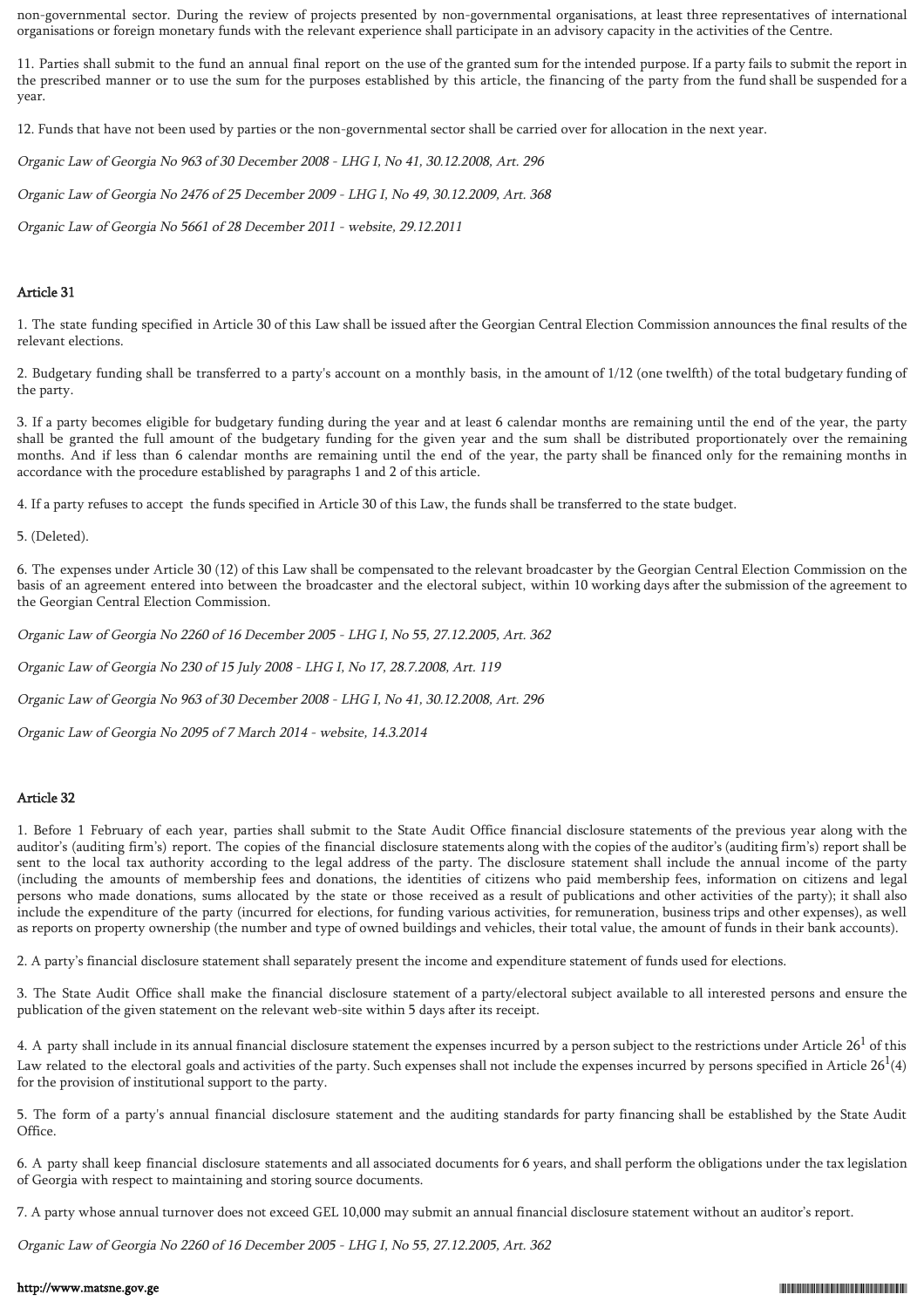Organic Law of Georgia No 4918 of 8 June 2007 - LHG I, No 22, 19.6.2007, Art. 186 Organic Law of Georgia No 5661 of 28 December 2011 - website, 29.12.2011 Organic Law of Georgia No 6116 of 8 May 2012 - website, 29.5.2012 Organic Law of Georgia No 6551 of 22 June 2012 - website, 29.6.2012 Law of Georgia No 900 of 29 July 2013 – web-site, 20.8.2013

## Article 32<sup>1</sup>

Once every three weeks after the day of calling an election, all parties that take part in the election independently or within an electoral bloc shall submit a financial report to the State Audit Office in a form established by the State Audit Office.

Organic Law of Georgia No 5661 of 28 December 2011 - website, 29.12.2011

Organic Law of Georgia No 6551 of 22 June 2012 - website, 29.6.2012

# Article 32<sup>2</sup>

The rules for the transparency of information related to the finances and donations of parties determined under this Law shall be established by the State Audit Office.

Organic Law of Georgia No 5661 of 28 December 2011 - website, 29.12.2011

Organic Law of Georgia No 6551 of 22 June 2012 - website, 29.6.2012

### Article 33

1. A party, except for the parties specified in Article 32(7) of this Law, shall be required to conduct an annual financial audit of its activities.

2. For the purpose of conducting a financial audit of its activities, a party may apply to any independent auditor who complies with the standards established by the State Audit Service.

3. A report of an independent auditor on the finances of a party shall be submitted to the State Audit Office.

Organic Law of Georgia No 4918 of 8 June 2007 - LHG I, No 22, 19.6.2007, Art. 186

Organic Law of Georgia No 5661 of 28 December 2011 - website, 29.12.2011

Organic Law of Georgia No 6551 of 22 June 2012 - website, 29.6.2012

Law of Georgia No 900 of 29 July 2013 – web-site, 20.8.2013

# Article  $33^1$  (Deleted)

Organic Law of Georgia No 5661 of 28 December 2011 - website, 29.12.2011

Law of Georgia No 900 of 29 July 2013 – web-site, 20.8.2013

## Article 34

If a party fails to submit in a timely manner a financial disclosure statement to the State Audit Office, the State Audit Office shall warn the party in writing and request the rectification of the failure within 5 days. If a party fails to submit the financial disclosure statement within the specified 5 days to the State Audit Office, it shall forfeit the right to receive state funding under Article 30 of this Law for the following year.

Organic Law of Georgia No 5661 of 28 December 2011 - website, 29.12.2011

Organic Law of Georgia No 6551 of 22 June 2012 - website, 29.6.2012

# Article 34<sup>1</sup>

1. The State Audit Office shall carry out monitoring over the legality and transparency of a party's financial activities.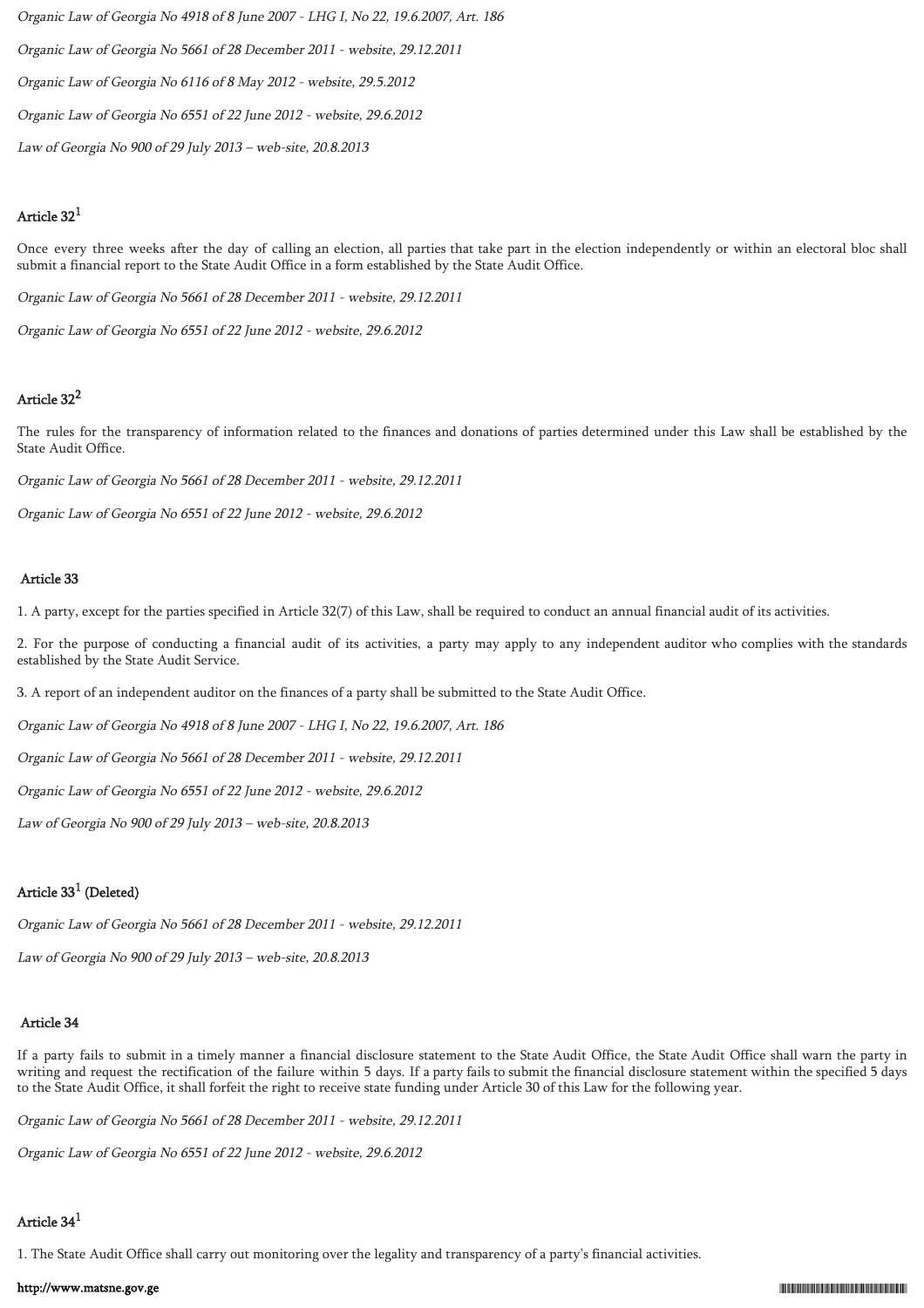2. The State Audit Service may:

a) develop the form of an annual financial disclosure statement of a party;

b) establish auditing standards for party financing;

c) examine the completeness, accuracy and legality of a party's financial disclosure statement and of the account of the election campaign fund;

d) conduct an audit of a party not more than once a year;

 ${\rm d}^1$ ) in the case of a reasonable doubt as to the lawfulness of the activities of a party, apply to a court with a request to conduct an unscheduled financial audit of the party;

e) ensure the transparency of a party's funding;

f) where necessary, request information on party financing from the party, from administrative bodies and commercial banks;

g) where necessary, request, on the basis of a court decision, information on the finances of donors, both natural and legal persons, who make donations to parties and to persons specified in Article  $26<sup>1</sup>$  of this Law;

h) provide consultations on party financing to interested persons;

i) respond appropriately to violations of the legislation related to party financing and apply sanctions established by law;

j) apply to prosecution authorities where elements of a crime are identified;

k) request a financial report from a person  $\,$  if there is a reasonable doubt as to the existence of circumstances specified in Article 26 $^1;$ 

l) make a decision on the application of restrictions set out in Article  $26<sup>1</sup>$  of this Law to a person through a summary administrative procedure. Upon the request of the party, a copy of this decision shall be made available to the party before 6 p.m. of the following day;

m) develop the methodology for monitoring a party's financial activities;

n) exercise other competences established by law.

3. If there is a reasonable doubt as to the violation of the requirements of this Law, relevant state bodies shall notify the State Audit Office.

4. If the State Audit Office applies to a court in accordance with paragraph 2(g) of this article, the court shall render a decision within 48 hours after the receipt of the application. The application of the State Audit Office shall be justified and indicate the grounds and purpose for requesting the information, as well as the period and volume of the requested information. If the court grants the request, the court decision shall indicate the grounds and purpose for requesting the information, as well as the period and volume of the requested information and the validity period of the decision.

Organic Law of Georgia No 5661 of 28 December 2011 - website, 29.12.2011

Organic Law of Georgia No 6116 of 8 May 2012 - website, 29.5.2012

Organic Law of Georgia No 6551 of 22 June 2012 - website, 29.6.2012

Law of Georgia No 900 of 29 July 2013 – web-site, 20.8.2013

## Article 34<sup>2</sup>

1. Acceptance or non-disclosure of donations or membership fees prohibited under the legislation of Georgia by a party or a person specified in Article  $26<sup>1</sup>(1)$  of this Law shall result in the transfer of the prohibited donations or membership fees to the state budget and the imposition of a fine equal to twice the amount of the prohibited donations or membership fees.

2. If donations or membership fees prohibited under the legislation of Georgia are contributed to a party or a person specified in Article 26<sup>1</sup>(1) of this Law by a natural or legal person, or by an association of natural or legal persons, or by any other type of organisational entity, where the beneficiary of the donation or membership fee was not or could not have been aware of the violation, the said violation shall result in the imposition of a fine equal to twice the amount of the forbidden donations or membership fees on the person who transferred prohibited donations or membership fees and on the person (if any). who transferred prohibited donations though a third person

3. Acceptance or non-disclosure by a person of prohibited donations or membership fees for the benefit of a a party or a person specified in Article  $26<sup>1</sup>$ (1) of this Law shall result in the imposition of a fine on the person equal to twice the amount of the forbidden donation or membership fee.

4. The failure by a party or a person specified in Article 26<sup>1</sup>(1) and (2)of this Law to fulfil the requirements and obligations under this Law shall result in a fine of GEL 5,000.

5. Failure to fulfil the statutory obligation related to the provision of information specified in this Law upon the request of the State Audit Office shall result in a fine of GEL 500 for a natural person, and GEL 2,000 for legal persons.

6. Violation of the requirements set out in Article 25<sup>2</sup> of this Law, as well as the receipt of unlawful gifts, income and services for electoral purposes by a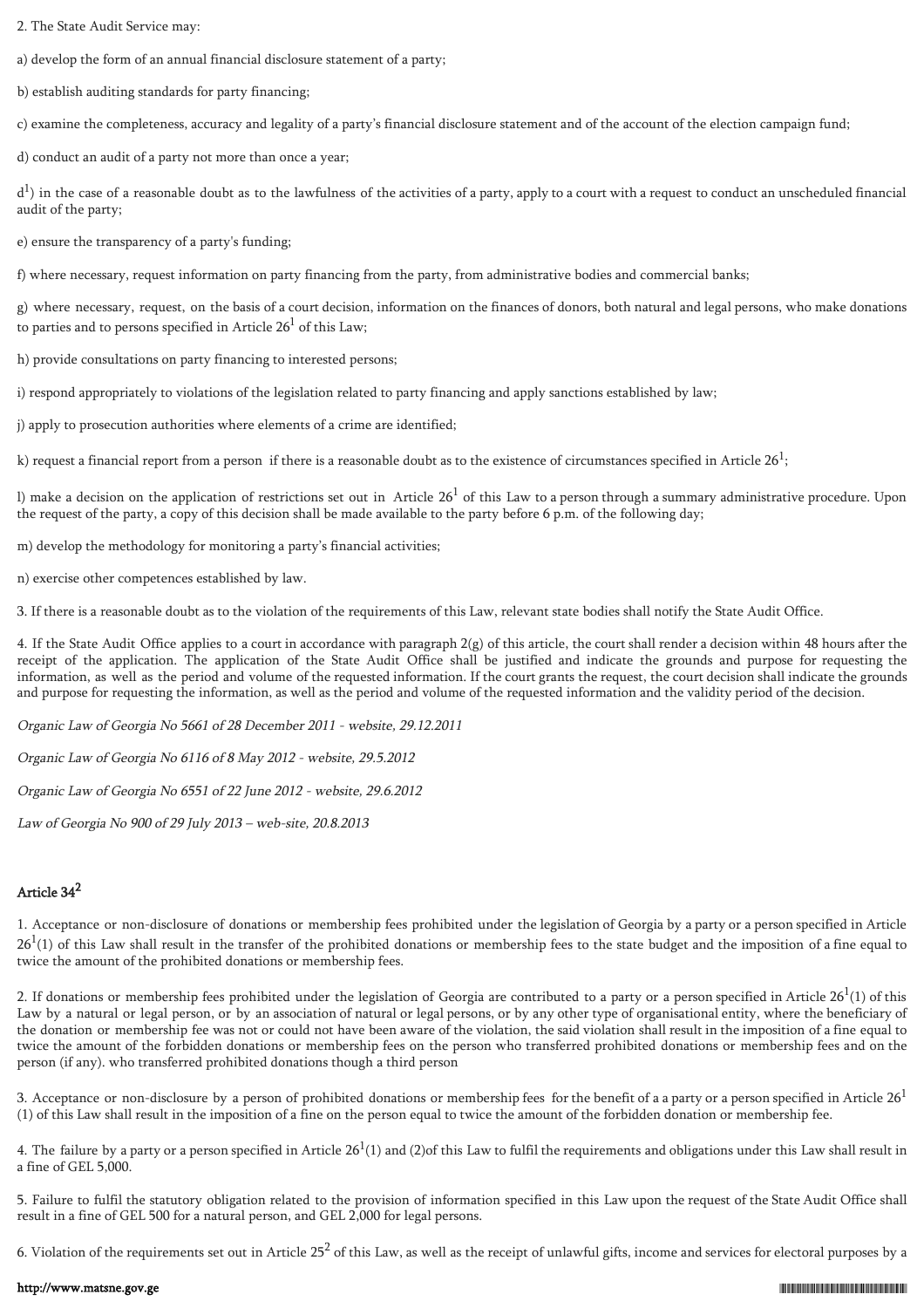natural person, if the cost of the given property (services) or transaction does not exceed GEL 100, shall result in the imposition of a fine on the party, party representative or legal person in question, equal to 10 times the value of the relevant property (services) or transaction, and the imposition of a fine on the natural person in question equal to twice the value of the relevant property (services).

7. (Deleted - 29.7.2013, No 900).

8. Violation of the requirements set out in Article 25<sup>1</sup>(1) and (1<sup>1</sup>) shall result in a fine equal to twice the amount of the expenses incurred in excess of the maximum limit.

9. Any action specified in paragraphs 1 to 8 of this article, committed repeatedly or by one person though different natural or legal persons, shall result in a fine equal to twice the amount of the penalty established under the respective paragraph.

10. Liability under this article may be imposed on a person for up to 6 years after the commission of the relevant act.

11. In the case of an administrative offence specified in this article, an authorised person of the State Audit Office shall draw up an administrative offence report, which shall be promptly submitted to a district (city) court of Georgia for consideration.

12. If there are circumstances that may hinder the execution of statutory penalties applicable to violations, the State Audit Office may, in addition to drawing up an administrative offence report, seize the property (including bank accounts) of a party and/or of a person in proportion to the sanction envisaged for the relevant offence. The seizure shall enter into force immediately and shall be submitted to the court for approval along with the administrative offence report.

13. The court shall, within 15 days after receiving the relevant materials, review the issue of approval of the administrative offence report and render a decision. The court decision may be appealed only once to the Court of Appeals within 10 days after the service of the court decision. The Court of Appeals shall render a decision not later than 15 days after the receipt of the appeal. The decision shall be final and subject to no appeal.

14. During a pre-election period, the court shall review the issue of approval of the administrative offence report specified in paragraph 11 of this article and render a decision within 5 calendar days after the receipt of the relevant materials. The court decision may be appealed only once to the Court of Appeals within 72 hours after the service of the court decision. The decision shall be final and subject to no appeal. The court shall submit the justified decision and case materials to the party not later than 12 p.m. on the day following the day when the decision is rendered.

15. A court shall, not later than 48 hours after the submission of the relevant materials, review the issue of imposing seizure for the administrative violation specified in paragraph 12 of this article and render a decision. The court decision may be appealed only once to the Court of Appeals within 48 hours after the service of the court decision. Appealing a decision shall not suspend the execution of the seizure. The Court of Appeals shall render a decision not later than 48 hours after the receipt of the appeal. The decision shall be final and subject to no appeal. The court shall submit the justified decision and case materials to the party not later than 12 p.m. on the day following the day when the decision is rendered.

16. For the purposes of this Law the following forms of donation or membership fees shall be deemed as prohibited:

a) donations/membership fees transferred in violation of the procedures established by this Law;

b) the full amount of donations or membership fees transferred by an unauthorised person specified in this Law;

c) the amount of donations or membership fees in excess of the maximum limit established under this Law and transferred by an authorised person specified in this Law.

Organic Law of Georgia No 5661 of 28 December 2011 - website, 29.12.2011

Organic Law of Georgia No 6116 of 8 May 2012 - website, 29.5.2012

Organic Law of Georgia No 6551 of 22 June 2012 - website, 29.6.2012

Law of Georgia No 900 of 29 July 2013 – web-site, 20.8.2013

## Chapter IV -

## Termination of Party's Activities

### Article 35

A party may be banned only by a decision of the Constitutional Court of Georgia in cases and in the manner prescribed under this Law.

# Article 36

The Constitutional Court of Georgia may ban a party that aims to overthrow or forcibly change the constitutional order of Georgia, or to infringe on the independence and territorial integrity of the country, or to propagandise war or violence, or stir up national, ethnic, religious, or social strife or that is forming or has formed an armed group.

## Article 37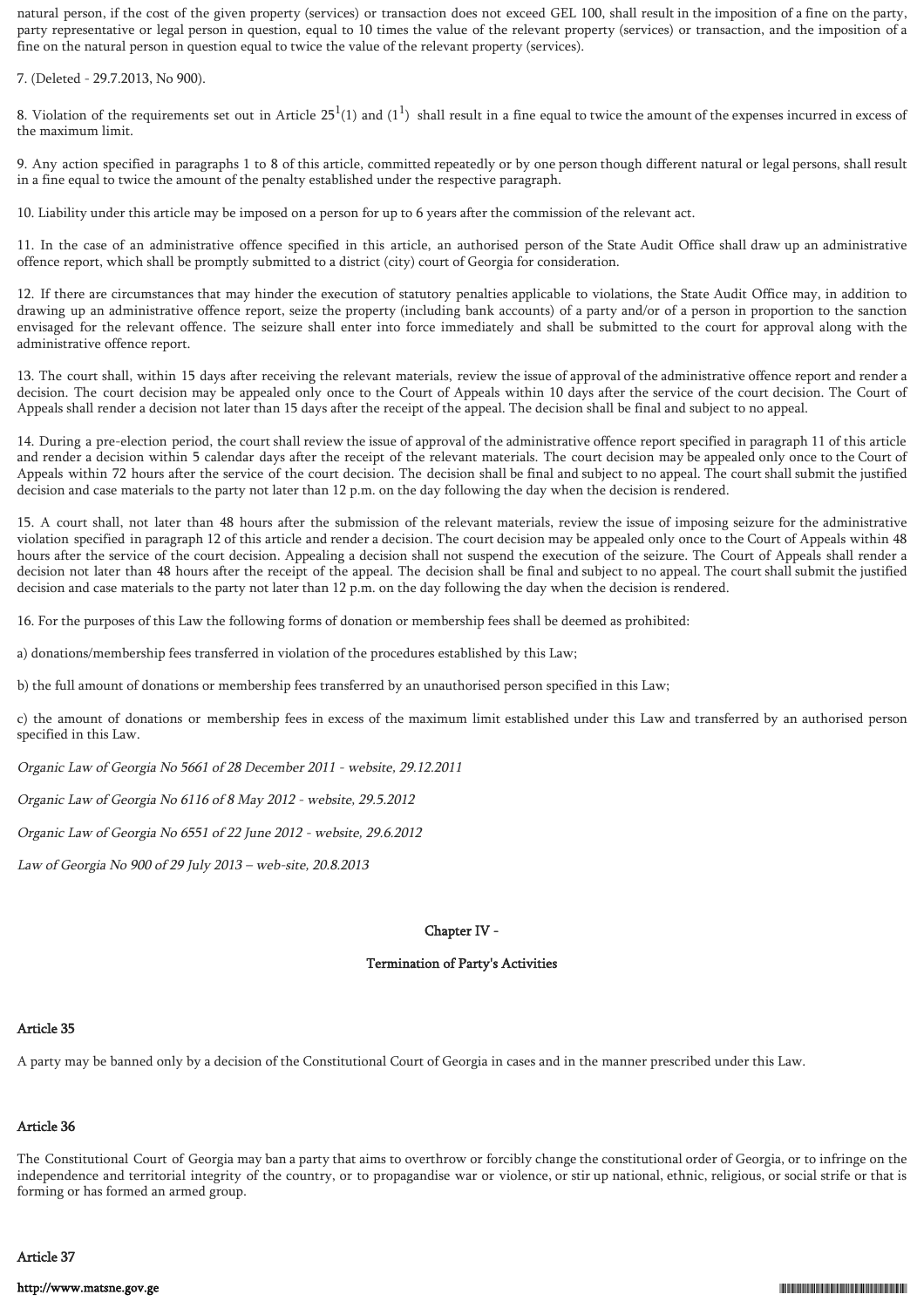1. The activities of a party may also be terminated by reorganisation (mergers, alliances, splits) or dissolution.

2. A party shall be reorganised by a decision of the general meeting of the party, and a new party (parties) established after the reorganisation shall be registered in accordance with the procedures established by this Law.

3. In the case of reorganisation, the property of a party shall be distributed in accordance with the established procedure by a decision of the general meeting of the party.

4. The dissolution of a party shall be effected by a decision of the general meeting in accordance with the established procedure.

## Article 38

The property left after the banning or dissolution of a party shall be transferred to the state treasury.

## Chapter V -

## Transitional Provisions

# Article 39

1. Parties registered in accordance with the Law of the Republic of Georgia on the Political Association of Citizens of 10 August 1991 shall be subject to re-registration in accordance with the requirements under this Law before 1 March 1998.

2. The requirements under Article 12 and Article 22(2)(b) of this Law shall not apply to parties in the case of re-registration.

3. (Deleted).

4. (Deleted).

5. (Deleted).

6. (Deleted).

7. The procedure set out in Article 30(10) shall not apply, until 1 January 2011, to parties that receive state funding based on the results of elections held before 1 October 2007.

8. (Deleted).

9. The procedure established under Article 30(6) of this Law shall apply to the results of elections conducted after 1 October 2007.

10. Parties shall, not later than 31 January 2009, submit prior written consent for receiving the budgetary funding for 2009 to the Georgian Central Election Commission.

11. The seven electoral subjects with the top results in the parliamentary elections of 1 October 2012, which are not presented in the parliament of Georgia, shall be granted a lump sum equal to 50% of the basic funding. Such electoral subjects may receive funding only on the basis of prior written request, which is to be submitted to the State Audit Office within 20 days after the entity into force of this paragraph. If a party fails to submit the relevant request within the established time limit, it shall forfeit the right to receive the funding and shall be notified in writing to that effect by the State Audit Office.

12. The monetary funds specified in paragraph 11 of this article shall be given to the relevant subjects within 1 month after the entry into force of this paragraph.

Organic Law of Georgia No 2260 of 16 December 2005 - LHG I, No 55, 27.12.2005, Art. 362

Organic Law of Georgia No 4918 of 8 June 2007 - LHG I, No 22, 19.6.2007, Art. 186

Organic Law of Georgia No 5292 of 11 July 20087- LHG I, No 29, 27.7.2007, Art. 301

Organic Law of Georgia No 230 of 15 July 2008 - LHG I, No 17, 28.7.2008, Art. 119

Organic Law of Georgia No 963 of 30 December 2008 - LHG I, No 41, 30.12.2008, Art. 296

Organic Law of Georgia No 1026 of 27 February 2009- LHG I, No 3, 11.3.2009, Art. 13

Organic Law of Georgia No 900 of 29 July 2013 – web-site, 20.8.2013